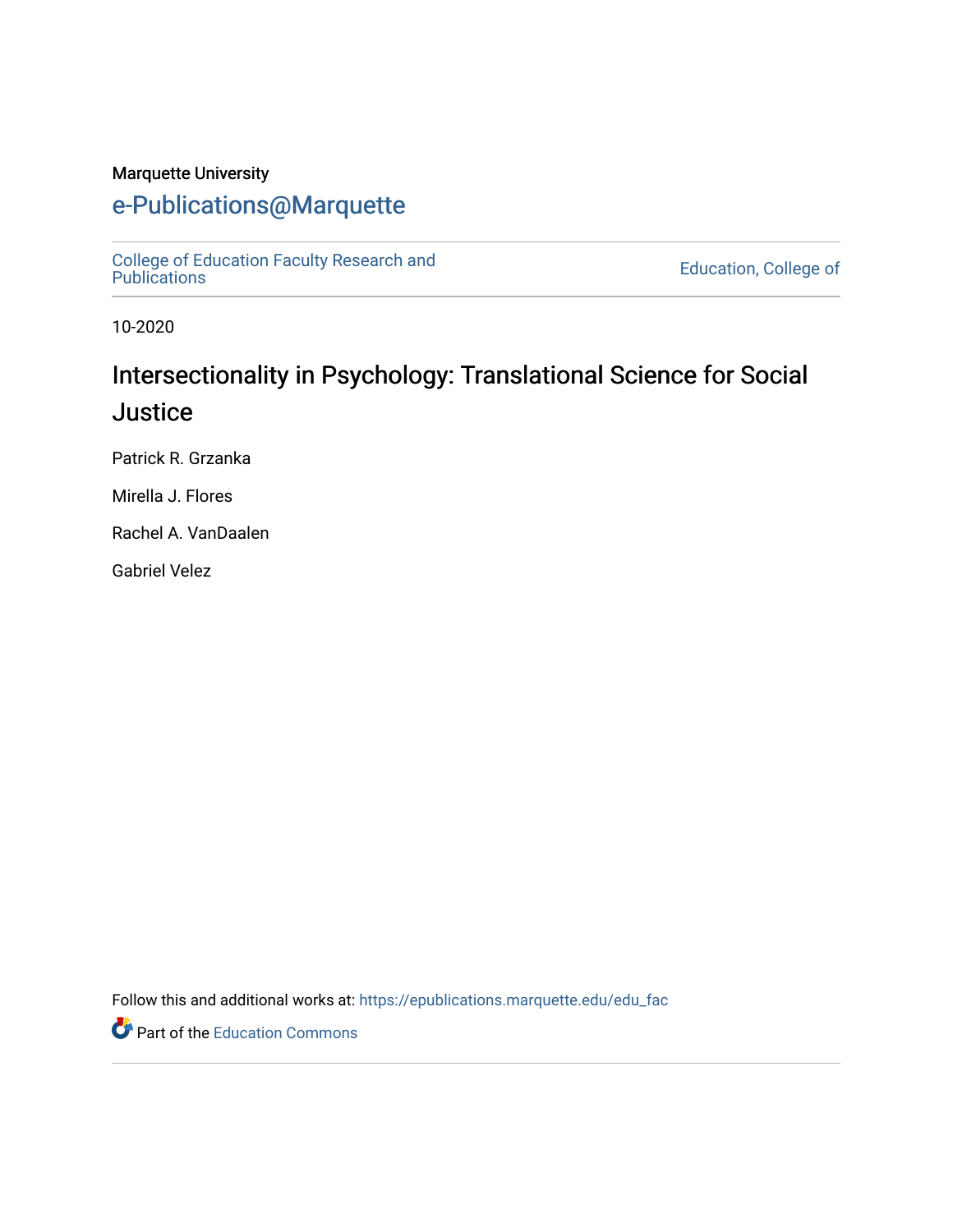**Marquette University**

## **e-Publications@Marquette**

### *Education Faculty Research and Publications/College of Education*

#### *This paper is NOT THE PUBLISHED VERSION***.**  Access the published version via the link in the citation below.

*Translational Issues in Psychological Science*, Vol. 6, No. 4 (October 2020): 604-313. [DOI.](http://dx.doi.org/10.1037/tps0000276) This article is © American Psychological Association and permission has been granted for this version to appear in [e-](http://epublications.marquette.edu/)[Publications@Marquette.](http://epublications.marquette.edu/) American Psychological Association does not grant permission for this article to be further copied/distributed or hosted elsewhere without express permission from American Psychological Association.

# Intersectionality in Psychology: Translational Science for Social Justice

| Patrick R. Grzanka  | Department of Psychology, University of Tennessee, Knoxville          |
|---------------------|-----------------------------------------------------------------------|
| Mirella J. Flores   | Counseling Psychology Program, School of Education, University of     |
|                     | Missouri-Kansas City                                                  |
| Rachel A. VanDaalen | Counseling and Counseling Psychology, Arizona State University        |
| Gabriel Velez       | Department of Educational Policy and Leadership, Marquette University |

#### Abstract

Intersectionality is an analytic tool for studying and challenging complex social inequalities at the nexus of multiple systems of oppression and privilege, including race, gender, sexuality, social class, nation, age, religion, and ability. Although the term has become widely used in psychology, debates continue and confusion persists about what intersectionality actually is and how best to take an intersectional approach to psychological science. This special issue of *Translational Issues in Psychological Science* on intersectionality includes a range of methodological tools and theoretical perspectives that advance psychological research on intersectionality. In particular, these projects constitute psychological research that takes intersectionality's political aspirations seriously and envisions psychology as a tool for social justice. The articles model responsible use of intersectionality through citation practices that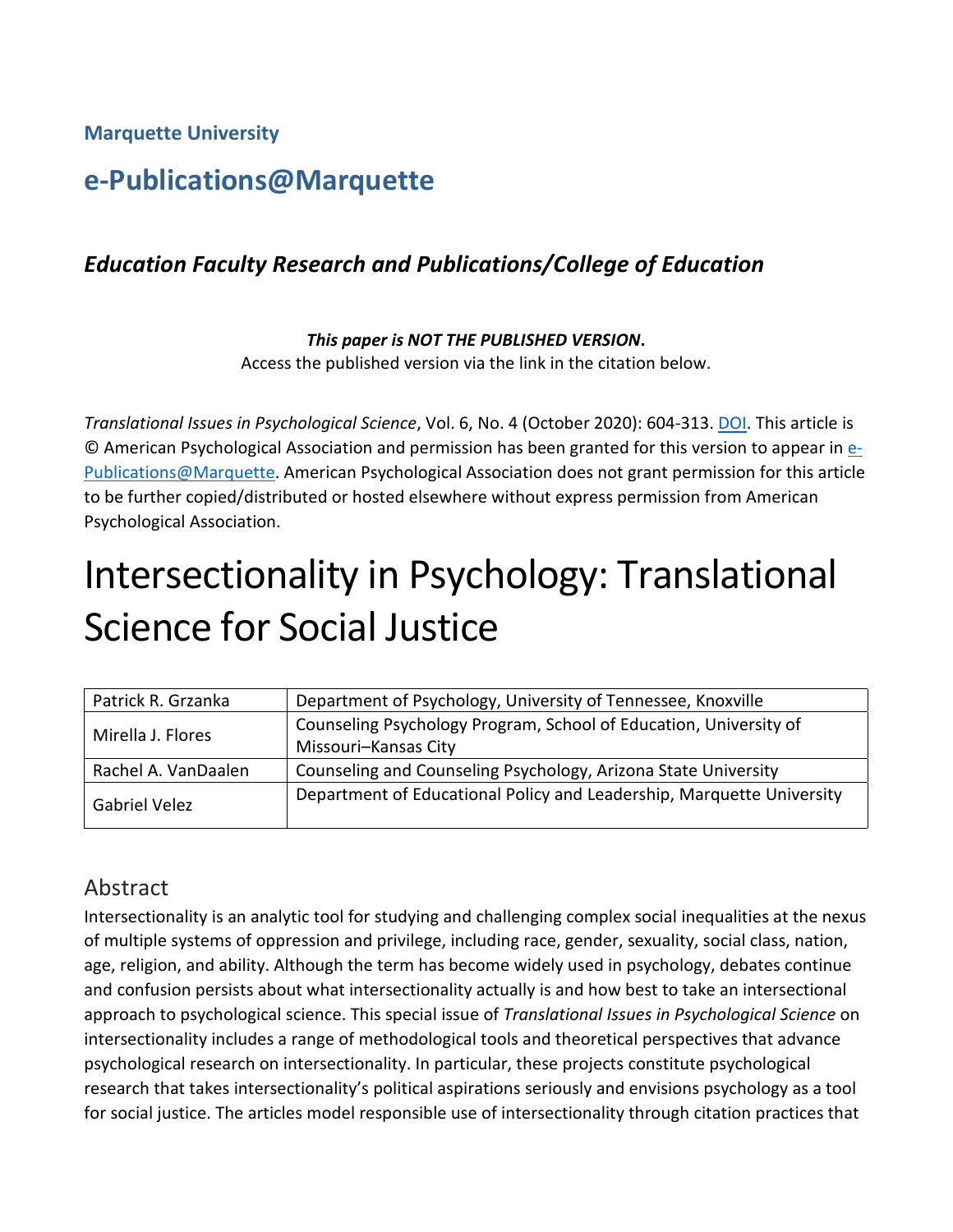reflect intersectionality's origins in Black feminist thought and women of color scholar-activism, as well as through analyses that reflect intersectionality's commitment to reflexivity, structural critique, and complexity. In this introduction, the editors reflect on intersectionality's challenge to psychology and consider the place of translational science amid global crises and what critical psychologist Michelle Fine calls "revolting times."

## What is the significance of this article for the general public?

This paper introduces a special issue on the topic of intersectionality and situates this social justiceoriented scholarship in the context of the COVID-19 pandemic, the racial justice uprisings of 2020, and ongoing debates about psychologists' role in addressing social problems.

#### KEYWORDS:

intersectionality, critical psychology, social justice, Black feminism, applied psychology

"The virus does not discriminate."

Throughout the global crisis sparked by the novel coronavirus pandemic, a common refrain among journalists and public health officials is that the virus is opportunistic and nondiscriminatory (e.g., Prior, 2020). In other words, the virus that causes the deadly disease called COVID-19 will infect whomever it can infect without prejudice.

The virus does not discriminate. And yet the global pandemic is inextricable from the systemic inequalities it has laid bare throughout the planet and particularly in contexts of profound social and economic stratification, such as the United States. That the virus itself does not discriminate seems a moot point when in fact the virus has disproportionately affected those most vulnerable to discrimination, violence, and health inequalities. In the United States, Black, Latinx, and Indigenous individuals are far more likely to contract the disease and to die from it than their White counterparts (Oppel et al., 2020). Emerging research suggests Black people are three times more likely to become infected and twice as likely to die from COVID-19 than White people; meanwhile, both Latinx and Black people are more than four times as likely than White people to require hospitalization after contracting the disease (Neuman, 2020).

The gendered dimensions of frontline labor (i.e., health care) and the economy more broadly mean that women and men encounter different vulnerabilities to the disease in diverse risk contexts. While large numbers of White middle- and upper-income people can work from home during the recession caused by the pandemic, the overrepresentation of Latinx women in domestic, hospitality, leisure, and service-based indoor labor has resulted in greater rates of unemployment relative to Latinx men, as well as White women and White men (Gould et al., 2020). Meanwhile, Black workers have faced greater health insecurities in frontline occupations deemed essential, sometimes with minimal strategies to mitigate viral transmission (Gould et al., 2020). U.S. President Donald J. Trump and White House officials regularly refer to the virus, SARS-CoV-2, as the "Chinese virus," the "virus from China," or more explicit racial slurs (Vazquez, 2020), while Asian Americans have reported an alarming rise in discrimination and racist interpersonal and physical violence (Anti-Defamation League, 2020). Sexual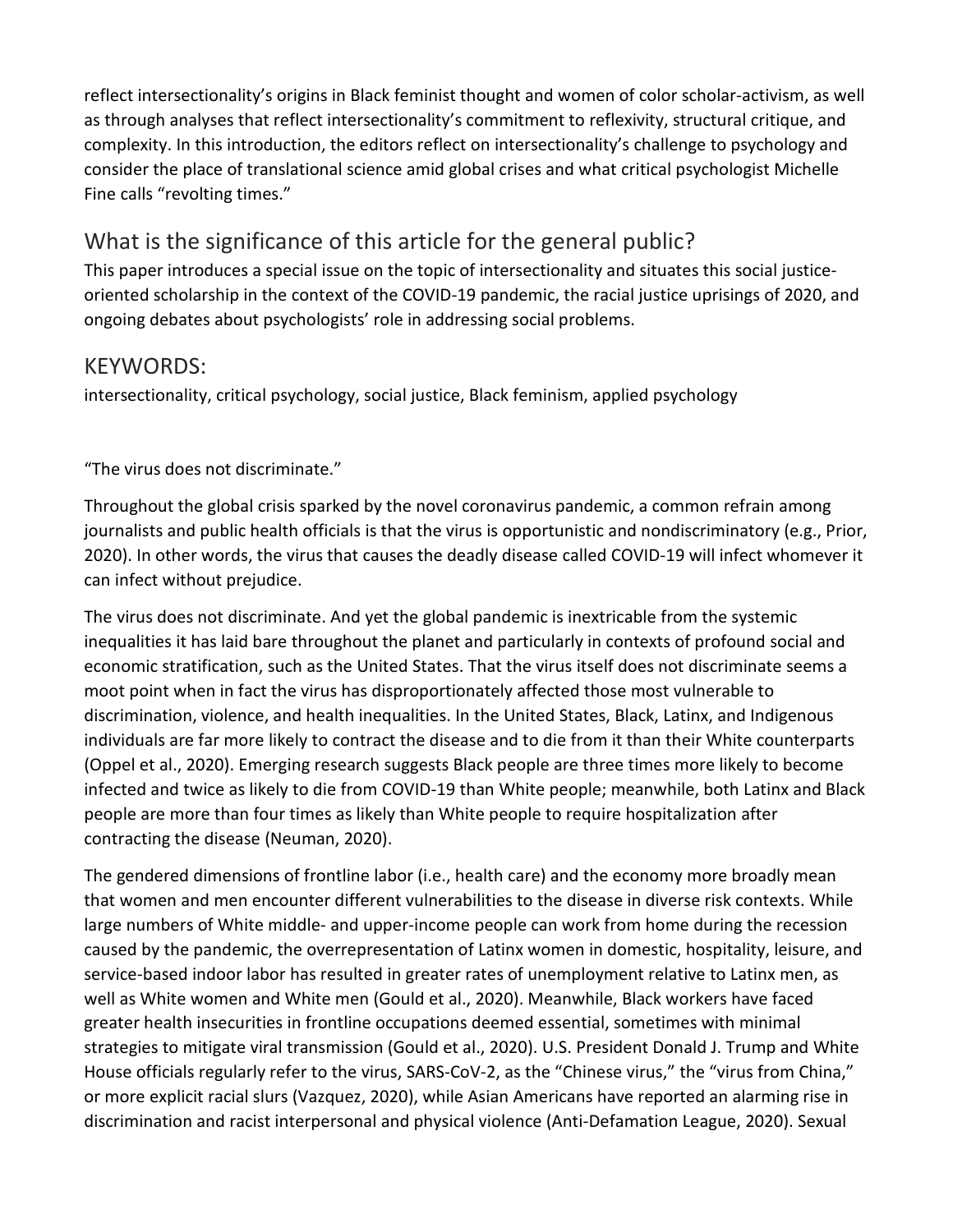and gender minorities, who already face social isolation and structural stigma—including its attendant health effects (Hatzenbuehler, 2016)—now confront the psychological consequences of social and physical distancing. Compounding these stressors are the heightened dangers of the disease for individuals living with HIV and compromised immune systems. Because the preexisting health conditions that appear to make COVID-19 more deadly are unevenly distributed across the U.S. population and are overrepresented among racial and ethnic minorities, people with disabilities, sexual and gender minorities, and poor and working-class individuals, the epidemiological landscape of the novel coronavirus is similarly imbalanced (Oppel et al., 2020).

That the virus does not discriminate is a mundane scientific observation with almost no substantive consequence for how COVID-19 has devastated lives and reshaped our social worlds. In order to begin to adequately understand and combat the pervasive, and inevitably long-term social and psychological consequences of the global pandemic, social and behavioral scientists need frameworks and methods equipped to capture the complexity of the novel coronavirus's wrath. Prevention, mitigation, and recovery efforts must be sufficiently attuned to the intersections of inequality that existed before COVID-19 and will persist in its wake.

Although we conceptualized this issue on intersectionality in psychology almost a year before the novel coronavirus became the greatest global health crisis since the 1918 influenza pandemic, the current pandemic has underscored the urgency of intersectionality and of applied, translational science. Barely legible to most psychologists only 15 years ago, intersectionality has moved from the margins to the mainstream of psychological research on inequalities. Psychologists' enthusiasm for intersectionality is evidenced by widely cited papers (Bowleg, 2008; Cole, 2009), special issues and collections (Parent et al., 2013; Santos & Toomey, 2018; Shields, 2008), forums and special sections (Else-Quest & Hyde, 2016; Grzanka et al., 2017), and the appearance of intersectional discourse across the discipline (Moradi et al., 2020)—not just in feminist and multicultural psychology. And while guidelines for best practices (Lewis & Grzanka, 2016; Warner, 2008) and responsible implementation of intersectionality research (Cole, 2009; Moradi & Grzanka, 2017) have circulated since intersectionality became a buzzword in psychology (Grzanka, 2020), extensive debates about proper usage of intersectional approaches persist (e.g., Else-Quest & Hyde, 2016; Syed, 2010). Some have observed that the uptake of intersectionality in psychology is largely rhetorical and superficial: a way of describing multiple social identities without attending to the coconstitution of oppressive social forces or conducting research without taking seriously the social justice politics and epistemic assumptions undergirding intersectionality (Shin et al., 2017). Others have focused on issues of measurement (Lewis & Neville, 2015; Scheim & Bauer, 2019), suggesting that intersectional scales and psychometric tools are best equipped to assess intersectional empirical phenomena. And others have argued for fundamental reconceptualization of key psychological constructs and tenets by insisting that intersectionality's challenge to psychology is far greater than a methodological or statistical problem (Rosenthal, 2016; Warner et al., 2016).

These ongoing debates about intersectionality in psychology have garnered significant attention (e.g., Warner et al., 2010) and at least partially motivated the editors of *Translational Issues in Psychological Science* to devote an entire issue to the topic for the first time in the journal's history. Another equally important impetus for the special issue is the potential for intersectionality-informed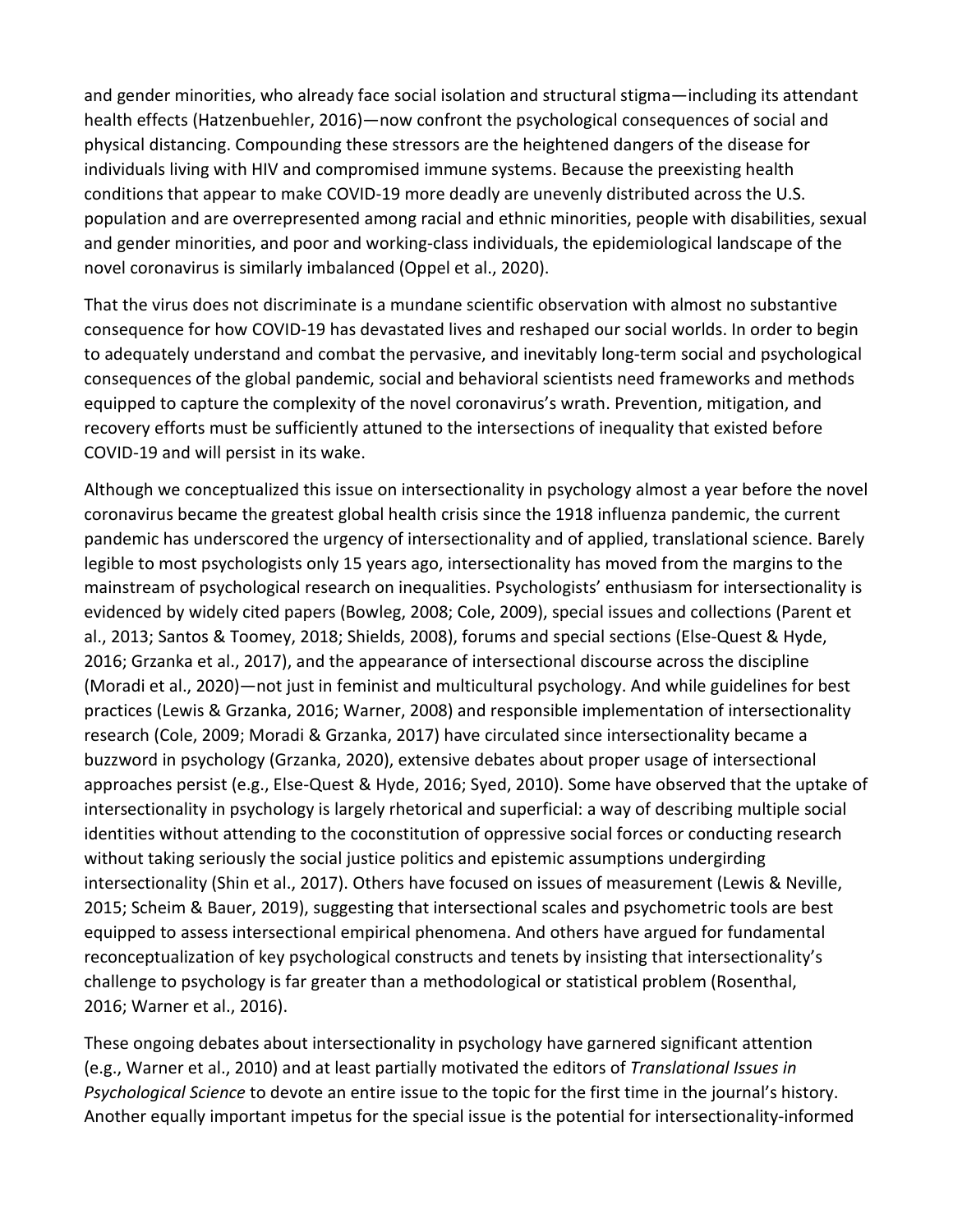work to enhance the translational capacity of psychological science. Indeed, intersectionality is fundamentally translational—although most of intersectionality's inaugurators in Black feminist and women of color activism in the 19th and 20th centuries would likely not have characterized it that way (May, 2015). For women such as Sojourner Truth, Ida B. Wells, Anna Julia Cooper, and Maria Stewart, the fight for justice for U.S. Black women and similarly situated groups worldwide was a necessity (Collins, 1990/2000), not an optional approach or implications section in a psychological article. The intersectional nature of Black feminist thought reflects U.S. Black women's lived experiences at the nexus of oppressions and is inseparable from Black women's resistance movements; Collins (1990/2000) characterized this relationship between resistance and oppression as dialectic and echoed her earlier theorization (Collins, 1986) of Black women's standpoint as one of the "outsider within." A key contribution of Black feminist theorizations of intersectionality is the idea that lived experiences of marginalization and violence are a powerful source of knowledge and social action. Just as knowledge can enact harm (Foucault, 1972), intersectionality's foremothers showed how knowledge can function as a form of social justice by exposing injustice, identifying and explaining social problems, and uniting groups across differences in solidarity against oppression (May, 2015).

If the phrase "translational issues in psychological science" suggests that some science has translational value, an intersectional approach to scientific inquiry would put translation at the conceptual center. Reconfiguring scientific values in this way does not minimize the importance of validity, reliability, or reproducibility, but yokes with these priorities a commitment to knowledge that enhances well-being and equity for all, especially those affected by systemic inequalities. For example, Grzanka et al. (2017) operationalized intersectionality as "the study and critique of how multiple social systems intersect to produce and sustain complex inequalities" (p. 453) and emphasized the critical, justice focus of intersectionality as much as its analytical, empirical rigor. One of the reasons intersectionality has fascinated and perplexed so many psychologists is because it is not a scientific theory and yet has proven to be a powerful tool for conceptualizing oppression and privilege, as well as for challenging systemic inequality through research (Cole, 2009; Rosenthal, 2016), teaching (Case, 2017), practice (Adames et al., 2018), and advocacy (Hage et al., 2020).

Intersectionality *the term* appeared in academic writing in the late 1980s and early 1990s when critical race theorist Kimberlé Crenshaw (1989, 1991) and sociologist Patricia Hill Collins (1990/2000) published landmark texts that introduced intersectionality as a radical critique of institutional violence. They argued that institutions including law, politics, and education erase the experiences of women of color and produce unique forms of discrimination and harm that affect, in particular, African American women in ways that are distinct from anti-Black racism toward African American men and sexist discrimination toward White women. Further, intersectionality offered a critique of antiracist and feminist social movements that reproduce such structural violence through "single-axis" political strategies that deny the complexity of oppression for women of color who face racism, sexism, and class discrimination, for example, as well thoroughly unique forms of inequality (e.g., gendered racism) that cannot be reduced to or derived from the experiences of prototypical Black men and White women. Further, these early texts by Crenshaw and Collins introduced key concepts in intersectionality studies, including the matrix of domination and Crenshaw's typology of the structural, political, and representational dimensions of oppression.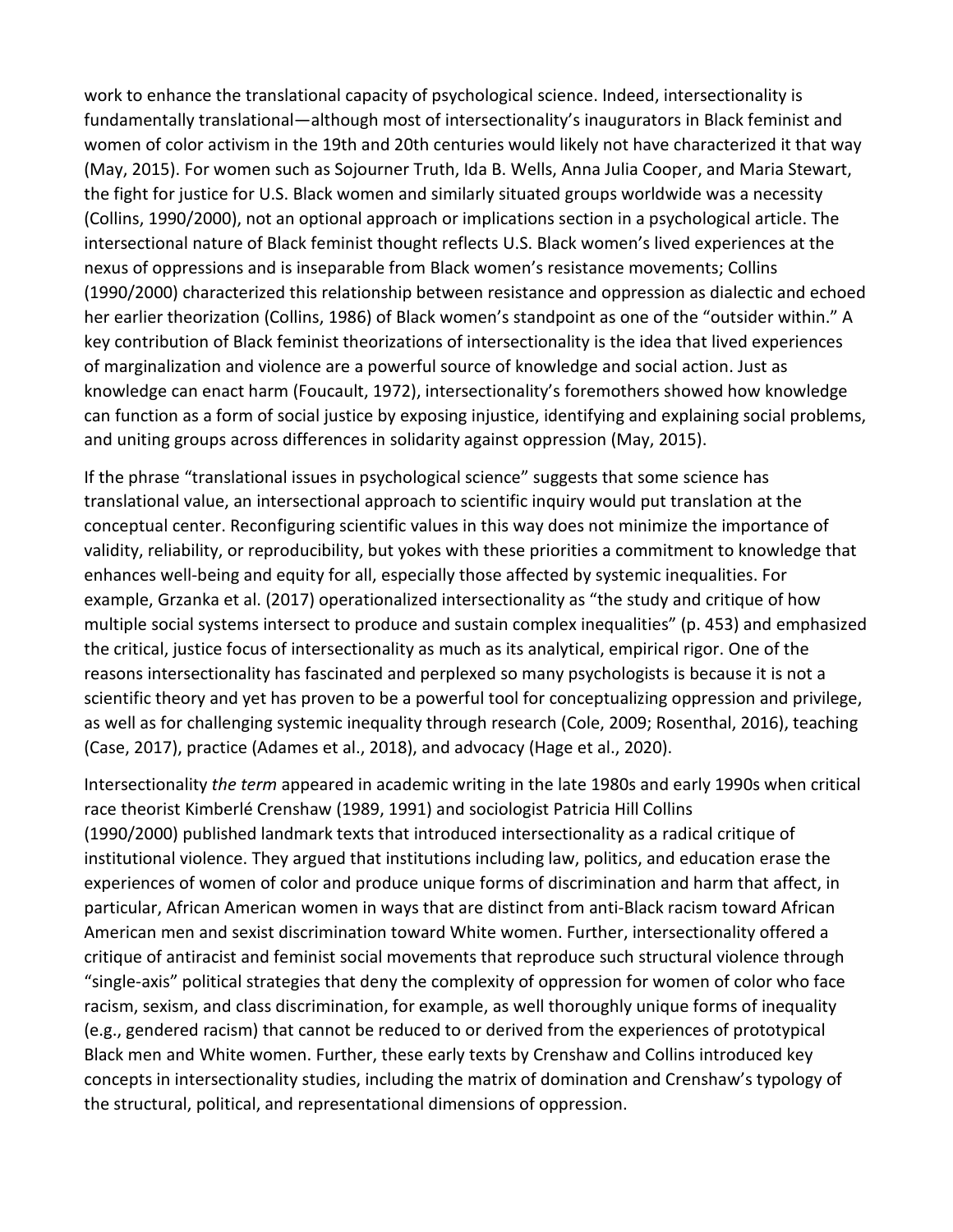It is now widely recognized that intersectionality's intellectual history far predates academics' interest in the concept. Before it was called "intersectionality," the ideas represented by the term had been a foundational element of U.S. Black women and women of color political organizing and coalition building (Cole, 2008; May, 2015). Collins and Bilge (2020) characterize intersectionality as an analytic tool comprising the following core ideas: social inequality, intersecting power relations, social context, relationality, social justice, and complexity (p. 31). Similarly, Collins (1990/2000, 2019) has consistently positioned intersectionality as a critical social theory—a framework for understanding injustice and promoting social justice—rather than a politically agnostic scientific or testable theory. Although one can trace a conceptual line from these early texts to enthusiastic uptake of intersectionality in psychology during the first decade of the 20th century (Moradi et al., 2020), it is likewise important to note that feminist and multicultural psychologists have been engaging intersectional themes and drawing on women of color feminisms to do so for generations (Grzanka, 2018). Path-breaking psychologists, including Oliva Espín (1993); Aída Hurtado (1989), and Michelle Fine (1992), for example, have been advancing intersectional ideas (e.g., standpoint) and methods (e.g., critical participatory action research) for decades and have inspired new generations of scholars who are imagining novel ways to harness psychological science as a tool for collective liberation and social justice.

#### The Contributions in the Special Issue

The articles in this issue collectively represent how intersectionality can animate translational science in psychology. Through a range of empirical and conceptual articles, including experimental, quantitative, and qualitative research from across the discipline, these articles link psychological inquiry to applied social issues by way of intersectionality. As an editorial collective, we evaluated submissions based on the extent to which they represented "strong" versus "weak" approaches to intersectionality, which Dill and Kohlman (2012) distinguished as approaches that merely examine multiple dimensions of social identity (i.e., weak) versus those that consider social systems in relation to each other. Further, we considered how each article takes social justice concerns and potential applications of findings to be more than "implications"; in this sense, we followed Shin et al.'s (2017) extension of Dill and Kohlman's framework to prioritize articles that could be characterized as "transformative" insomuch as they argue for or make systems-level interventions. Notably, the articles included in this special issue are far less about debating the meaning and uses of intersectionality than they are about demonstrating its analytic contributions to psychological science. Their work represents responsible use of intersectionality (Moradi & Grzanka, 2017) through citation practices that link intersectionality's contemporary applications to its origins in women of color theorizing and activism, careful consideration of how oppression and privilege manifest simultaneously in ways that are relational and complex, and thoughtful foregrounding of the structural and political dimensions of inequality rather than a fixation on identities as the end point of intersectional analysis and critique. Finally, while several of the authors demonstrate intersectionality's potential applications in various sites of inquiry and with diverse populations, three of the seven articles (Brassel, Davis, et al., 2020; Coles & Pasek, 2020; Kilgore et al., 2020) focus on Black women specifically.

Albuja et al. (2020) extend current thinking on intersectionality by examining how belonging to multiple minority categories within a single system (e.g., race) can create unique experiences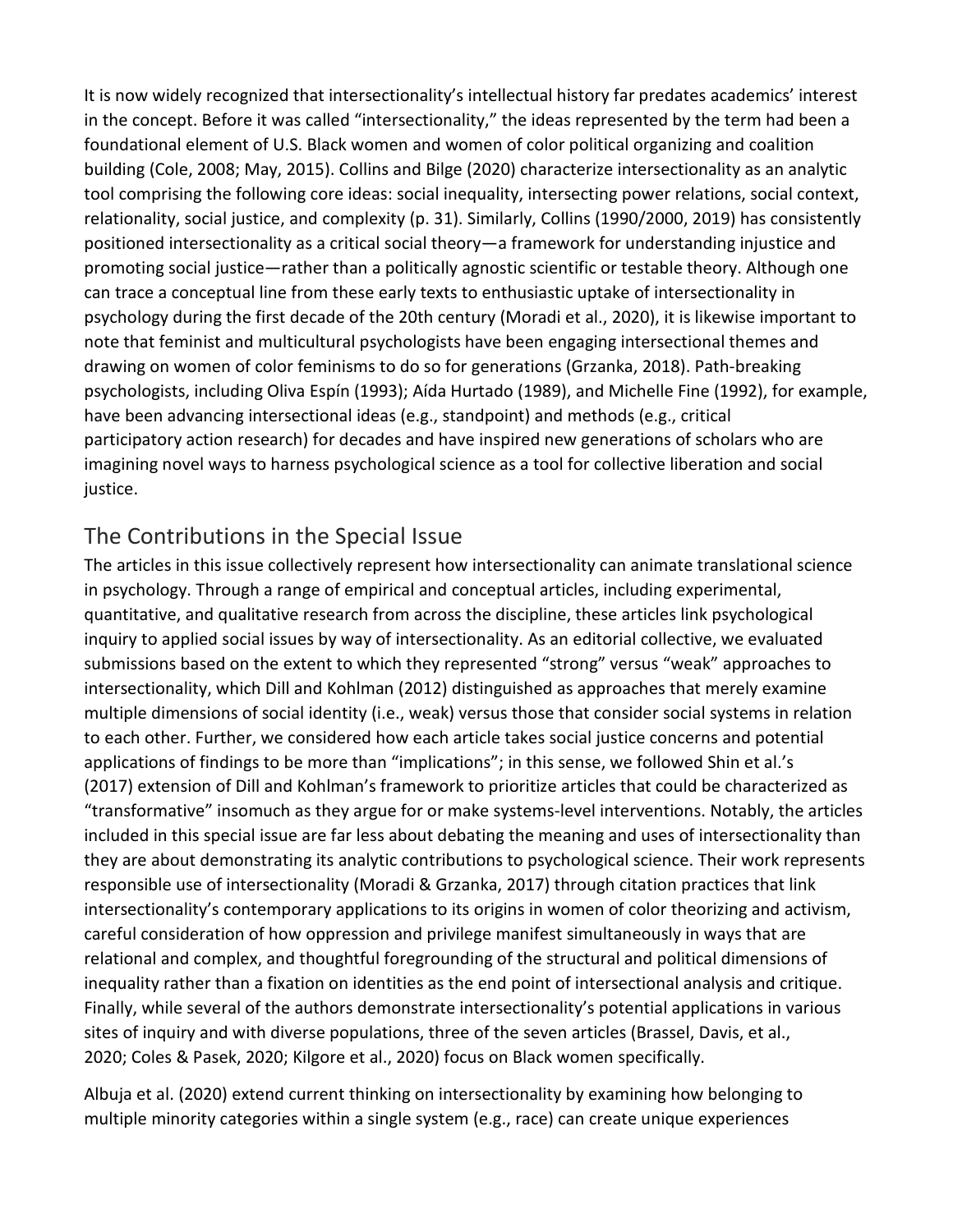of marginalization. The authors draw attention to the identity experiences of dual-minority biracial people, particularly the extent to which being told to identify differently or being asked about one's racial identity may be uniquely stressful for biracial individuals who cannot claim a high-status White identity. They take intersectionality's focus on interlocking systems of oppression to explore how multiple experiences of racialization may produce "intra-race intersectionality" for dual-minority biracial individuals. The results demonstrate the need for greater consideration in theory and research of the positionality, experiences, and meaning making of individuals with multiple identities within a given social category (i.e., race). Directly responding to Cole's (2009) question "Who is included in this category?", their important extension of current thinking on intersectionality has implications for how individuals are grouped and studied by their race and ethnicity, as well as what psychologists count as intersectional.

Drawing on methods traditionally underrepresented in psychology, Singh and Bullock (2020) use feminist discourse analysis to examine mainstream newspaper coverage of the 2013 reauthorization of the Violence Against Women Act (VAWA), especially with respect to race, class, and gender. Their work hearkens to some of the most classic writing on intersectionality, namely, Crenshaw's (1991) landmark analysis of the limitations of domestic violence prevention and intervention to acknowledge and attend to the experiences of women of color. Singh and Bullock (2020) found that news articles represented law enforcement as the primary and preferred intervention for domestic and sexual violence, whereas systemic interventions were given more limited coverage. Additionally, they found that contextual and intersectional factors related to sexual and domestic violence (e.g., racism, sexism, heterosexism) were given only superficial coverage. By focusing on media coverage of VAWA, Singh and Bullock highlight the prevalence of nonintersectional, single-axis framings of violence against women in public discourse, as well as the potential problematic intervention strategies that may be associated with these limited conceptualizations. Without understanding violence against women through an intersectional lens, one can run the risk of misunderstanding or even harming survivors. Although the authors focus on mainstream news coverage, their work has direct implications for more traditional psychological research and practice. Anti-intersectional or "intersectionality-lite" (Grzanka & Miles, 2016) perspectives on research within psychology or social justice issues at large limit understandings of the problem, as well as limit psychologists' ability to conceive of and implement effective prevention or intervention strategies.

Huffman et al. (2020) highlight the importance of examining lesbian, gay, and bisexual (LGB) identity, gender identity, and religious-spiritual identity in understanding emotional well-being and life satisfaction. In their article, Huffman and colleagues (2020) demonstrate the limitations of a single-axis framework to capture identity development and mental health in the context of religion and spirituality among sexual minorities. They found that although religiosity and spirituality were associated with a negative view of one's LGB identity, and a negative view of one's LGB identity was associated with lower levels of self-esteem and life satisfaction, higher levels of religiosity and spirituality in and of themselves were not associated with negative self-esteem or negative life satisfaction for LGB individuals. These findings suggest individuals may experience heterosexism and sexism not only within society in general but also within some religious communities. Huffman et al. document the importance of studying both the individual and sociocultural contexts of identity development when conceptualizing mental health and designing appropriate interventions.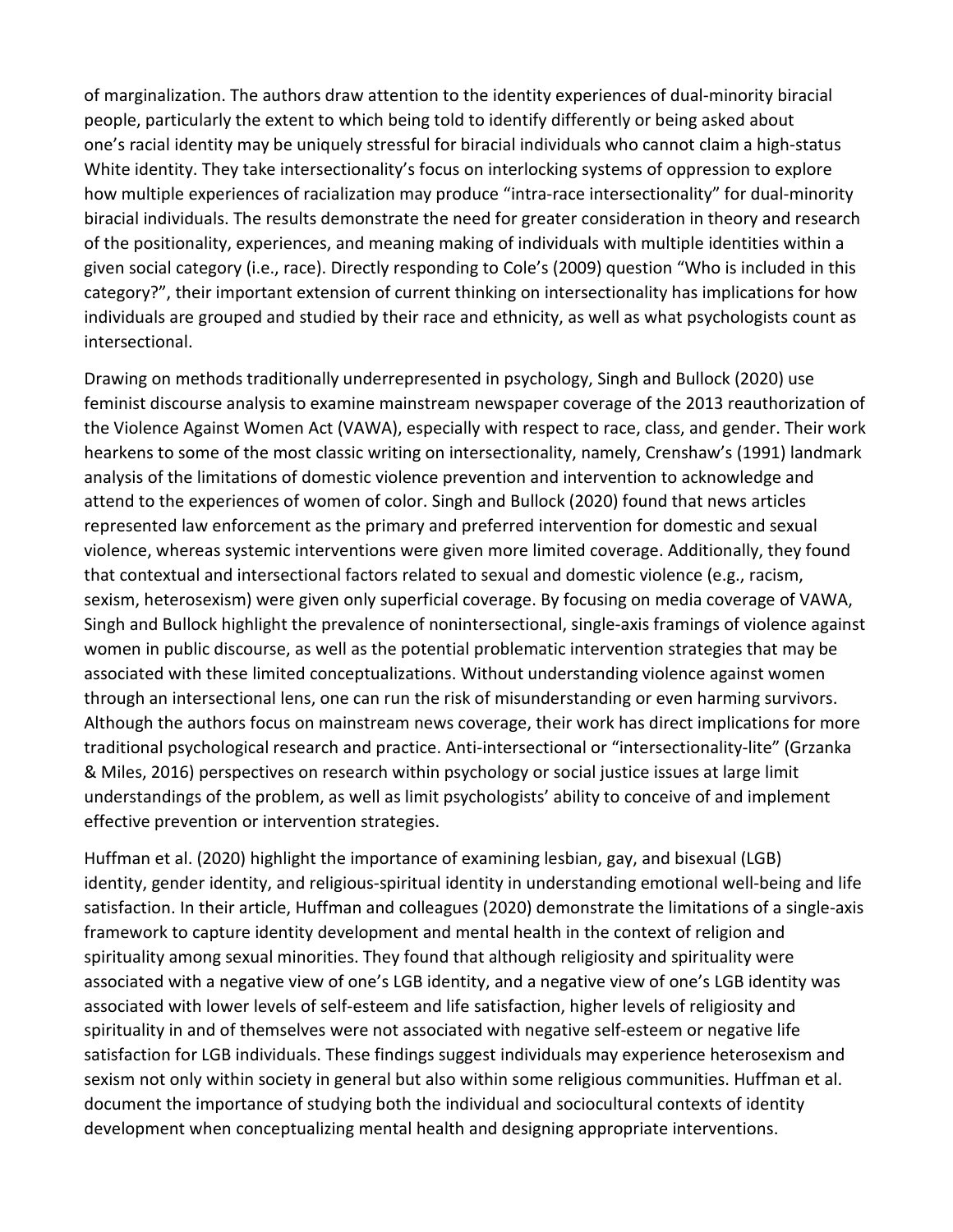Accordingly, they conclude with intervention strategies at both individual and cultural levels, providing a helpful framework for taking an intersectional approach to mental health.

Coles and Pasek (2020) revisit the classic psychological concept of intersectional invisibility (Purdie-Vaughns & Eibach, 2008) in their experimental work on dominant stereotypes and the social–cognitive erasure of Black women. This study used a stereotypical attribute awareness task and in turn found that prototypes of Black and White racial groups were constructed in gendered ways that leave Black women unrecognized as women and underdifferentiated from Black men. Dual exclusion and underdifferentiation help explain Black women's simultaneous victimization by the legal system and neglect when social movements take a single-axis approach to advocacy (e.g., failing to account for other social identities when advocating for racial justice). The findings from this study buttress activists' arguments that the legal system and social justice movements must examine how the social group prototypes guiding their policies and advocacy might victimize Black women by failing to recognize their unique gendered racial experiences. By attending to the degree of differentiation between social groups, Coles and Pasek also point to a new tool for researchers to use when exploring intersectional issues.

Brassel, Davis, et al. (2020) are not the first to make the case for intersectionality in the study of sexual harassment (e.g., Kohlman, 2004), but their conceptual piece suggests ways to better understand the harassment experiences of Black queer women at work. Brassel and colleagues begin from the premise that workplace sexual harassment is not race- and sexuality-neutral. They then propose that taking an intersectional approach to the application of "selective incivility" in research can contribute to a deeper and more expansive understanding of the mechanisms that influence workplace sexual harassment. This move has the potential to help researchers better estimate the prevalence and outcomes of workplace sexual harassment by assessing the ways multiple, interlocking systems of power and oppression influence workplace sexual harassment. They conclude by reminding researchers that while the incorporation of race and gender into research designs is a key step in potentially uncovering the complexity of workplace sexual harassment, these are hardly the only dimensions of difference on which sexual harassment is constituted and asymmetrically experienced at work.

What does hegemonic masculinity look like in intersectional relief? Brassel, Settles, et al.'s (2020) contribution to the special issue offers an answer to this question via qualitative examination of how racial power and privilege shape both Black and White men's perceptions and experiences of manhood in the contemporary United States. Brassel and colleagues found that the intersection of race and gender actually produced different and similar experiences of manhood, once again reminding psychologists of Cole's (2009) emphasis on continuities as well as divergences in the study of intersectional phenomena. For example, they found both Black and White men shared responsibility to others as a defining aspect of manhood, yet Black and White men were differentiated in the scope of this responsibility. Black men perceived their responsibility as encompassing their nuclear and extended family, their neighborhood, and the Black community writ large, whereas White men perceived their responsibility as limited only to their nuclear families. Both Black and White men acknowledged male privilege. However, Black men attributed their male privilege to structural forces, while White men attributed their advantages to individual characteristics of men and women. Further,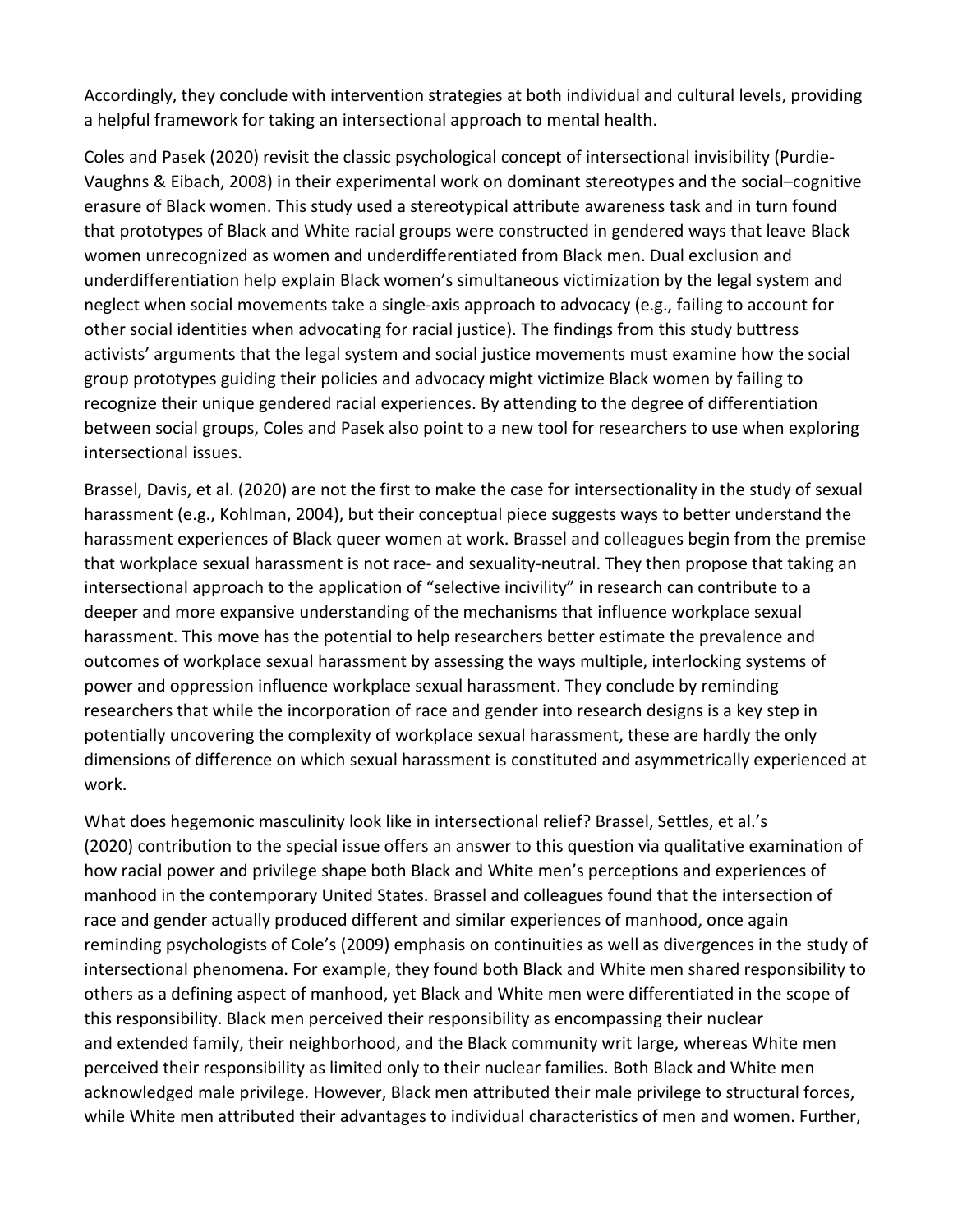White men deflected from acknowledging the structural origins of male privilege by asserting that their privilege resulted from women's deficiencies in terms of values and/or abilities. Brassel and colleagues' study exemplifies the power of intersectionality as a heuristic to explore systems of power and privilege within unmarked and socially dominant groups. Their research design and subsequent findings unsettled the default assumption of White men's masculinity as normative and prototypical. This process allowed the researchers to name and interrogate how race broadly and Whiteness in particular shaped participants' perception and experience of manhood.

### Intersectional Psychology in "Revolting Times"

Our issue arrives in a moment of unanticipated, unprecedented crisis. Just as the coronavirus pandemic is impossible to divorce from the profound social inequalities it has exacerbated, it is similarly impossible to separate the racial justice uprisings of 2020 from any serious consideration of intersectionality in the time of COVID-19. Spring 2020 was not the beginning of the Movement for Black Lives or #BlackLivesMater, but the intersectional movement for racial justice in the United States reached an apex in the midst of a global pandemic as police officers across the country continued to kill unarmed African Americans, including (but hardly limited to) George Floyd, Breonna Taylor, and Rayshard Brooks. Protests against White supremacy and systemic racism are ongoing (as of this writing) around the nation—and across the world—and activists have emphasized the necessity of intersectional perspectives to recognize the gendered and sexual dimensions of state violence toward Black women (Crenshaw & Ritchie, 2015). Although the central concerns of intersectionality's proponents are not new—social movements built on coalitions, systematic dismantling of oppressive institutional and organizational structures, recognizing the harm single-axis policies and politics do to nonprototypical group members, centering the perspectives of multiply marginalized groups—they now command significant attention in politics, popular culture, and academic research. Just as Collins (1990/2000) described Black feminist thought as characterized by a dialectic of oppression and resistance, the injustices and stark social inequalities of the 21st century are met today by sustained, organized resistance, much of which is being led by young Black women and other women of color (e.g., Renkl, 2020).

Over the past decade, critical psychologist Michelle Fine (2012, 2016, 2018) has been writing and speaking about the perils and opportunities of our contemporary moment and the potential roles of psychologists in what she calls "revolting times." Using double entendre to denote the realities of "voracious dispossession" and "virulent white nationalisms" that are both revolting and spark revolt (p. 429), Fine (2018) confronts psychologists and strikes at the core of the discipline's stated commitment to the public good (American Psychological Association, 2017): Contribute to justice movements and social transformation or be complicit in producing science that reproduces inequities. Critically, Fine frames the question of social justice in psychology not strictly in ethical terms (see also Hammack, 2018). She argues psychologists must be engaged in the rigorous documentation of injustice in the world, especially "*within the psychological canon*" (p. 431, emphasis added). This work involves developing and circulating new frameworks and key constructs alongside activist allies and organizers whose knowledge is created within the actual diverse communities we claim to serve. Methodological innovation, ontological critique of tacit disciplinary knowledge, a normative commitment to justice,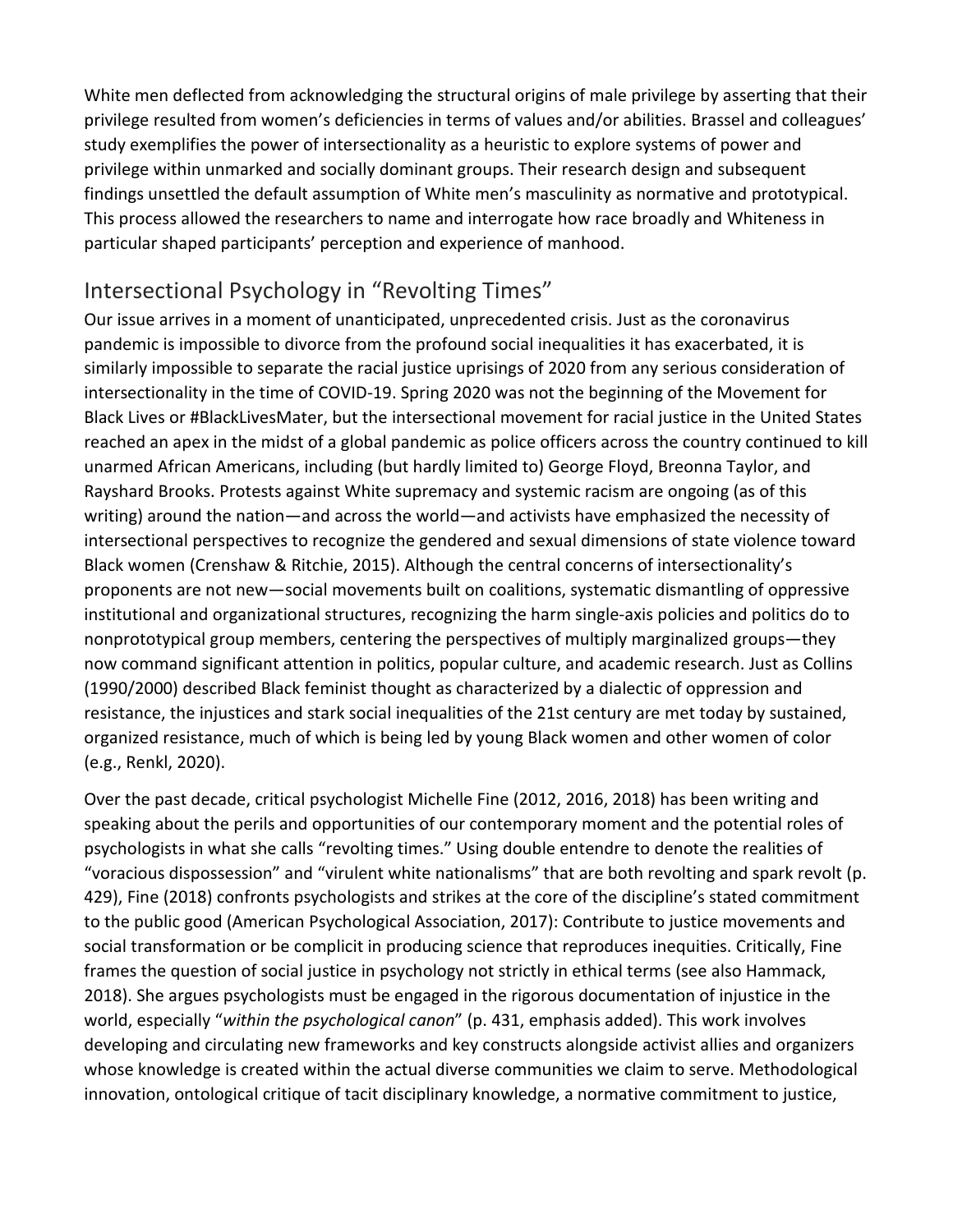and an outward-facing, deeply public science are intertwined principles of Fine's vision of a psychology fit for these revolting times.

The articles in this issue reflect an aspiration toward that kind of psychological science that rejects business as usual and envisions research as a critical, collaborative justice project. The methodological diversity reflected in these projects is striking. Kilgore et al. (2020); Brassel, Settles, et al. (2020); and Singh and Bullock (2020) use critical qualitative methods to explore intersectionality in individual lives and cultural representation. Coles and Pasek (2020), Albuja et al. (2020), and Huffman et al. (2020) use more traditional psychological tools, including experimentation, to ask intersectionalityinformed questions that advance knowledge of stereotyping, discrimination, and well-being, particularly for nonprototypical and multiply marginalized populations. Finally, Brassel, Davis, and colleagues (2020) productively critique a canon of psychological research on sexual harassment in the interest of centering an often-overlooked population—Black queer women—whose experiences of workplace harassment are not merely derivative of those of their heterosexual and White counterparts. Although intersectionality is sometimes lampooned, caricatured, and mischaracterized as "grievance studies" or possessing a dangerous, nihilistic politics of victimhood (Coaston, 2019), the work in this issue exemplifies intersectionality's promise to animate research that is deeply critical, pragmatic, and constructive. Surely, incorporating intersectionality into psychological science raises disquieting and sometimes uncomfortable questions about how psychologists do their work, what values and perspectives the discipline prioritizes, and whom psychologists include and exclude in the knowledge production process. But as the work featured here evinces, intersectionality is not antipsychological or antiscientific. To the contrary, intersectionality remains an indispensable tool for crafting innovative science that seeks, as Hammack (2018) phrased it, "to be of use" in these revolting times. From that vantage point, the knowledge offered by these articles is actually profoundly optimistic. In the middle of pandemic, in a time of racial crises, and in an era of political polarization and overwhelming uncertainty about the future, intersectionality offers psychology a way of thinking otherwise and imagining justice beyond the limits of the present. It has been our privilege to shepherd this important work forward.

#### References

Adames, H. Y., Chavez-Dueñas, N. Y., Sharma, S., & La Roche, M. J. (2018). Intersectionality in psychotherapy: The experiences of an AfroLatinx queer immigrant. *Psychotherapy*, *55*(1), 73– 79. https://doi.org/10.1037/pst0000152

Albuja, A. F., Sanchez, D. T., & Gaither, S. E. (2020). Intra-race intersectionality: Identity denial among dual-minority biracial people. *Translational Issues in Psychological Science*, *6*(4), 392– 403. https://doi.org/10.1037/tps0000264

- American Psychological Association. (2017). *Ethical principles of psychologists and code of conduct*. Retrieved fromhttps://www.apa.org/ethics/code
- Anti-Defamation League. (2020, June18). *Reports of anti-Asian assaults, harassment and hate crimes rise as coronavirus spread*. ADL Blog. Retrieved fromhttps://www.adl.org/blog/reports-of-antiasian-assaults-harassment-and-hate-crimes-rise-as-coronavirus-spreads
- Bowleg, L. (2008). When Black + lesbian + woman =/ Black lesbian woman: The methodological challenges of qualitative and quantitative intersectionality research. *Sex Roles*, *59*(5–6), 312– 325. https://doi.org/10.1007/s11199-008-9400-z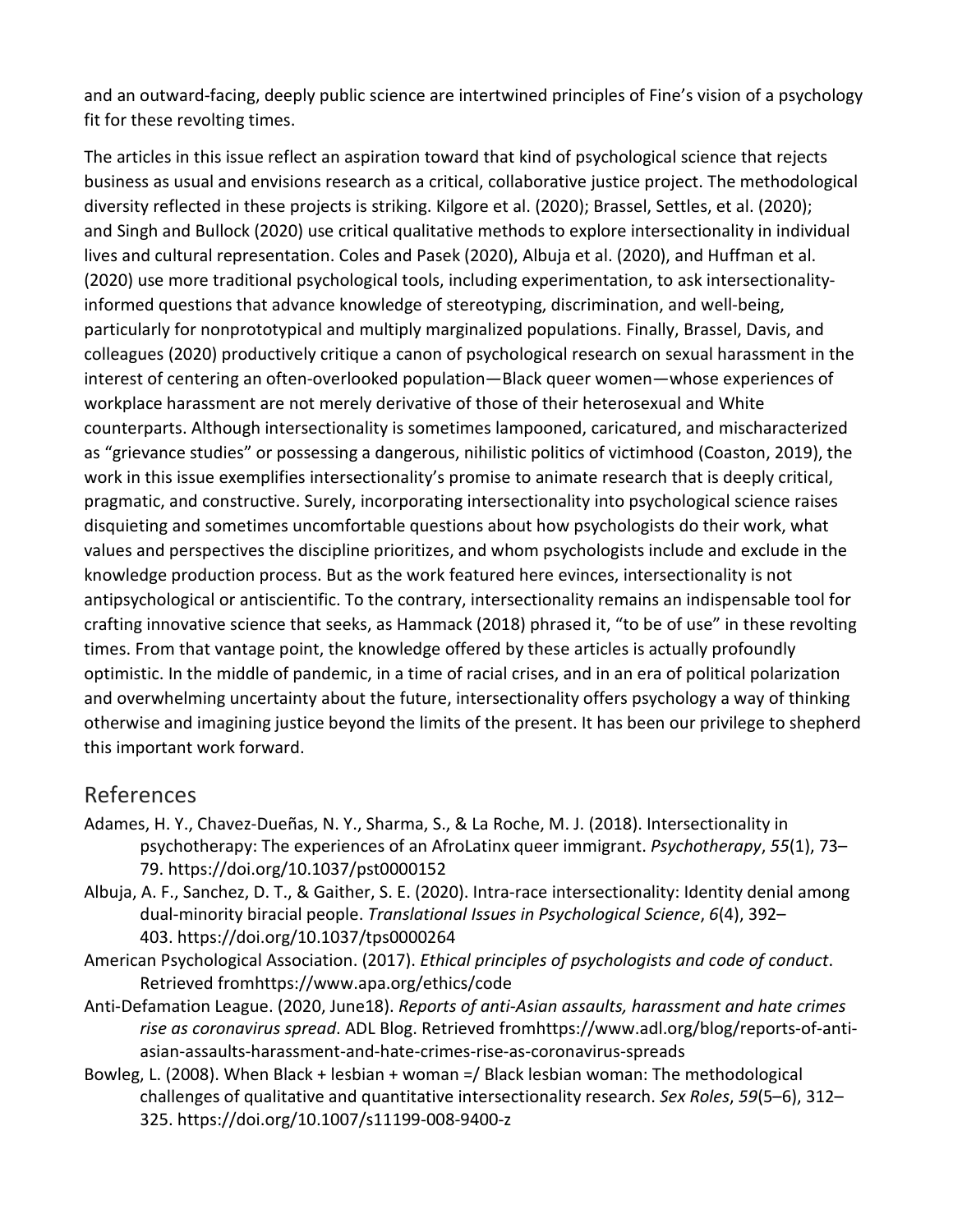- Brassel, S. T., Davis, T. M., Jones, M. K., Miller-Tejada, S., Thorne, K. M., & Areguin, M. A. (2020). The importance of intersectionality for research on the sexual harassment of Black queer women at work. *Translational Issues in Psychological Science*, *6*(4), 383– 391. https://doi.org/10.1037/tps0000261
- Brassel, S. T., Settles, I. H., Jellison, W. A., & Dodson, C. (2020). Power and race in Black and White men's perceptions and experiences of manhood. *Translational Issues in Psychological Science*, *6*(4), 325–343. https://doi.org/10.1037/tps0000257
- Case, K. A. (Ed.). (2017). *Intersectional pedagogy: A model for complicating identity and social justice*. Routledge. https://doi.org/10.4324/9781315672793
- Coaston, J. (2019, May28). *The intersectionality wars*. Vox. Retrieved fromhttps://www.vox.com/thehighlight/2019/5/20/18542843/intersectionality-conservatism-law-race-gender-discrimination
- Cole, E. R. (2008). Coalitions as a model for intersectionality: From practice to theory. *Sex Roles*, *59*(5- 6), 443–453. https://doi.org/10.1007/s11199-008-9419-1
- Cole, E. R. (2009). Intersectionality and research in psychology. *American Psychologist*, *64*(3), 170– 180. https://doi.org/10.1037/a0014564
- Coles, S. M., & Pasek, J. (2020). Intersectional invisibility revisited: How group prototypes lead to the erasure and exclusion of Black women. *Translational Issues in Psychological Science*, *6*(4), 314– 324. https://doi.org/10.1037/tps0000256
- Collins, P. H. (1986). Learning from the outsider within: The sociological significance of Black feminist thought. *Social Problems*, *33*, S14–S32. https://doi.org/10.2307/800672
- Collins, P. H. (1990/2000). *Black feminist thought: Knowledge, consciousness, and the politics of empowerment* (2nd ed.). Routledge. (Original work published 1990)
- Collins, P. H. (2019). *Intersectionality as critical social theory*. Duke University Press. https://doi.org/10.1215/9781478007098
- Collins, P. H., & Bilge, S. (2020). *Intersectionality: Key concepts* (2nd ed.). Polity.
- Crenshaw, K. (1989). Demarginalizing the intersection of race and sex: A Black feminist critique of antidiscrimination doctrine, feminist theory and antiracist politics. *University of Chicago Legal Forum*, *140*, 139–167. Retrieved fromhttp://chicagounbound.uchicago.edu/uclf/vol1989/iss1/8
- Crenshaw, K. (1991). Mapping the margins: Intersectionality, identity politics, and violence against women of color. *Stanford Law Review*, *43*, 1241–1299. https://doi.org/10.2307/1229039
- Crenshaw, K., & Ritchie, A. J. (2015). Say Her Name: Resisting police brutality against Black women. *African American Policy Forum*. Retrieved fromhttps://aapf.org/sayhernamereport
- Dill, B. T., & Kohlman, M. H. (2012). Intersectionality: A transformative paradigm in feminist theory and social justice. In S. N. Hesse-Biber (Ed.), *The handbook of feminist research: Theory and praxis* (2nd ed., pp. 154–174). Sage Publications.
- Else-Quest, N. M., & Hyde, J. S. (2016). Intersectionality in quantitative psychological research: Methods and techniques. *Psychology of Women Quarterly*, *40*(3), 319– 336. https://doi.org/10.1177/0361684316647953
- Espín, O. M. (1993). Giving voice to silence: The psychologist as witness. *American Psychologist*, *48*(4), 408–414. https://doi.org/10.1037/0003-066X.48.4.408
- Fine, M. (1992). *Disruptive voices: The possibilities of feminist research*. University of Michigan Press. https://doi.org/10.3998/mpub.23686
- Fine, M. (2012). Resuscitating critical psychology for "revolting" times. *Journal of Social Issues*, *68*(2), 416–438. https://doi.org/10.1111/j.1540-4560.2012.01756.x
- Fine, M. (2016). Just methods in revolting times. *Qualitative Research in Psychology*, *13*(4), 347– 365. https://doi.org/10.1080/14780887.2016.1219800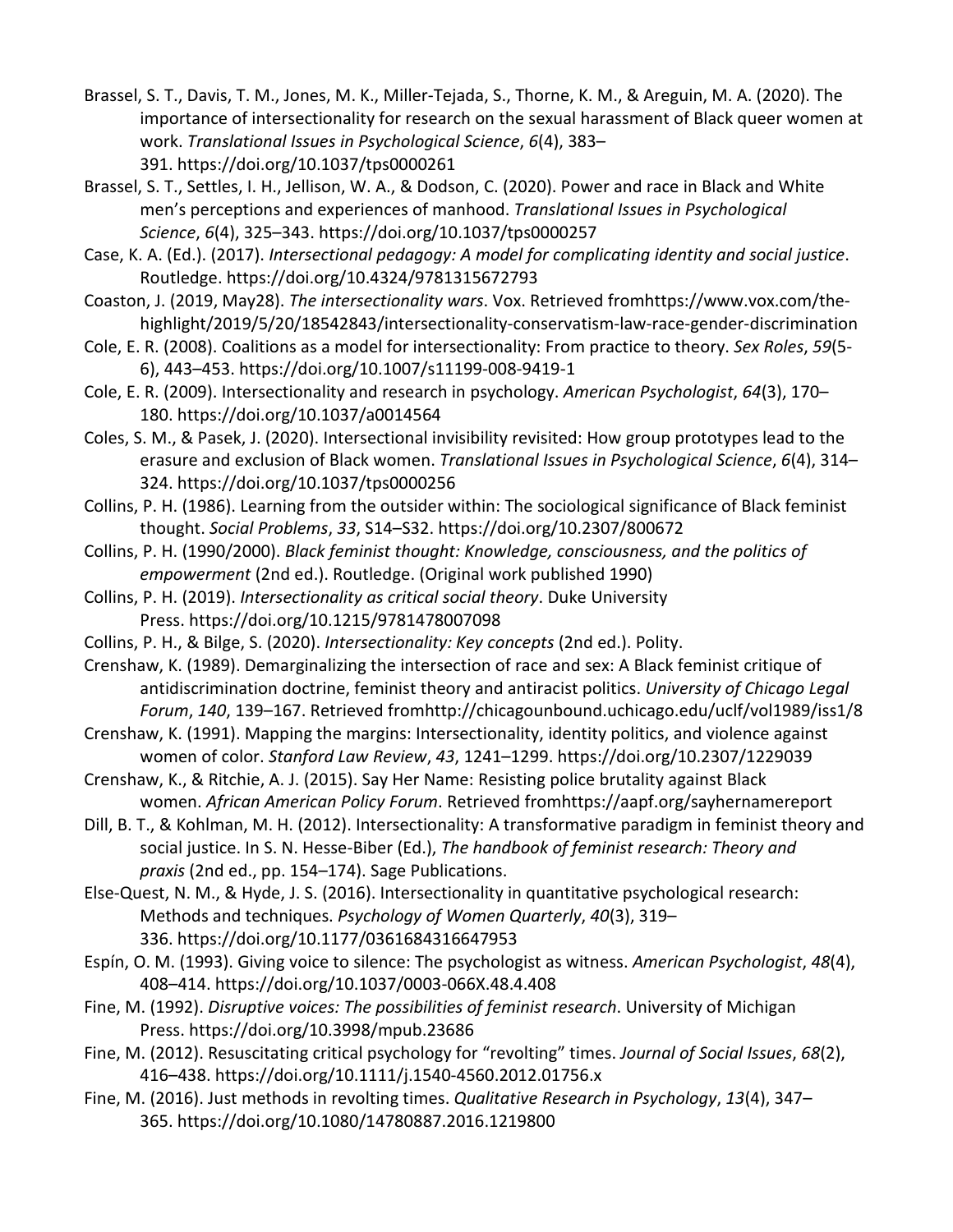Fine, M. (2018). Bear left: The critical psychology project in revolting times. In P. L. Hammack (Ed.), *The Oxford handbook of social psychology and social justice* (pp. 429–440). Oxford University Press.

Foucault, M. (1972). The discourse on language. In A. M. S. Smith (Ed.), *The archaeology of knowledge and the discourse on language* (pp. 215–237). Pantheon.

Gould, E., Perez, D., & Wilson, V. (2020, August20). *Latinx workers–particularly women–face devastating job losses in the COVID-19 recession*. Economic Policy Institute. Retrieved fromhttps://www.epi.org/publication/latinx-workers-covid/

Grzanka, P. R. (2018). Intersectionality and feminist psychology: Power, knowledge, and process. In C. B. Travis & J. W. White (Eds.), *Handbook of the psychology of women*: Vol *1*. *History, theory, and battlegrounds* (pp. 585–602). American Psychological Association Books. https://doi.org/10.1037/0000059-030

Grzanka, P. R. (2020). From buzzword to critical psychology: An invitation to take intersectionality seriously. *Women & Therapy*, *43*(3–4), 244–

261. https://doi.org/10.1080/02703149.2020.1729473 Grzanka, P. R., & Miles, J. R. (2016). The problem with the phrase "intersecting identities": LGBT

affirmative therapy, intersectionality, and neoliberalism. *Sexuality Research & Social Policy*, *13*(4), 371–389. https://doi.org/10.1007/s13178-016-0240-2

Grzanka, P. R., Santos, C. E., & Moradi, B. (2017). Intersectionality research in counseling psychology. *Journal of Counseling Psychology*, *64*(5), 453– 457. https://doi.org/10.1037/cou0000237

- Hage, S. M., Miles, J. R., Lewis, J. A., Grzanka, P. R., & Goodman, L. A. (2020). The social justice practicum in counseling psychology training. *Training and Education in Professional Psychology*, *14*(2), 155–166. https://doi.org/10.1037/tep0000299
- Hammack, P. L. (2018). Social psychology and social justice: Critical principles and perspectives for the twenty-first century. In P. L. Hammack (Ed.), *The Oxford handbook of social psychology and social justice* (pp. 3–40). Oxford University Press.
- Hatzenbuehler, M. L. (2016). Structural stigma: Research evidence and implications for psychological science. *American Psychologist*, *71*(8), 742–751. https://doi.org/10.1037/amp0000068
- Huffman, J. M., Warlick, C., Frey, B., & Kerr, B. (2020). Religiosity, spirituality, gender identity, and sexual orientation of sexual minorities. *Translational Issues in Psychological Science*, *6*(4), 356– 371. https://doi.org/10.1037/tps0000262
- Hurtado, A. (1989). Relating to privilege: Seduction and rejection in the subordination of white women and women of color. *Signs*, *14*(4), 833–855. https://doi.org/10.1086/494546
- Kilgore, A. M., Kraus, R., & Littleford, L. N. (2020). "But I'm not allowed to be mad": How Black women cope with gendered racial microaggressions through writing. *Translational Issues in Psychological Science*, *6*(4), 372–382. https://doi.org/10.1037/tps0000259
- Kohlman, M. H. (2004). Person or position? The demographics of sexual harassment in the workplace. *Equal Opportunities International*, *23*(3–5), 143– 161. https://doi.org/10.1108/02610150410787774
- Lewis, J. A., & Grzanka, P. R. (2016). Applying intersectionality theory to research on perceived racism. In A. N. Alvarez, C. T. H. Liang, & H. A. Neville (Eds.), *The cost of racism for people of color: Contextualizing experiences of discrimination* (pp. 31–54). American Psychological Association Books. https://doi.org/10.1037/14852-003
- Lewis, J. A., & Neville, H. A. (2015). Construction and initial validation of the Gendered Racial Microaggressions Scale for Black women. *Journal of Counseling Psychology*, *62*(2), 289– 302. https://doi.org/10.1037/cou0000062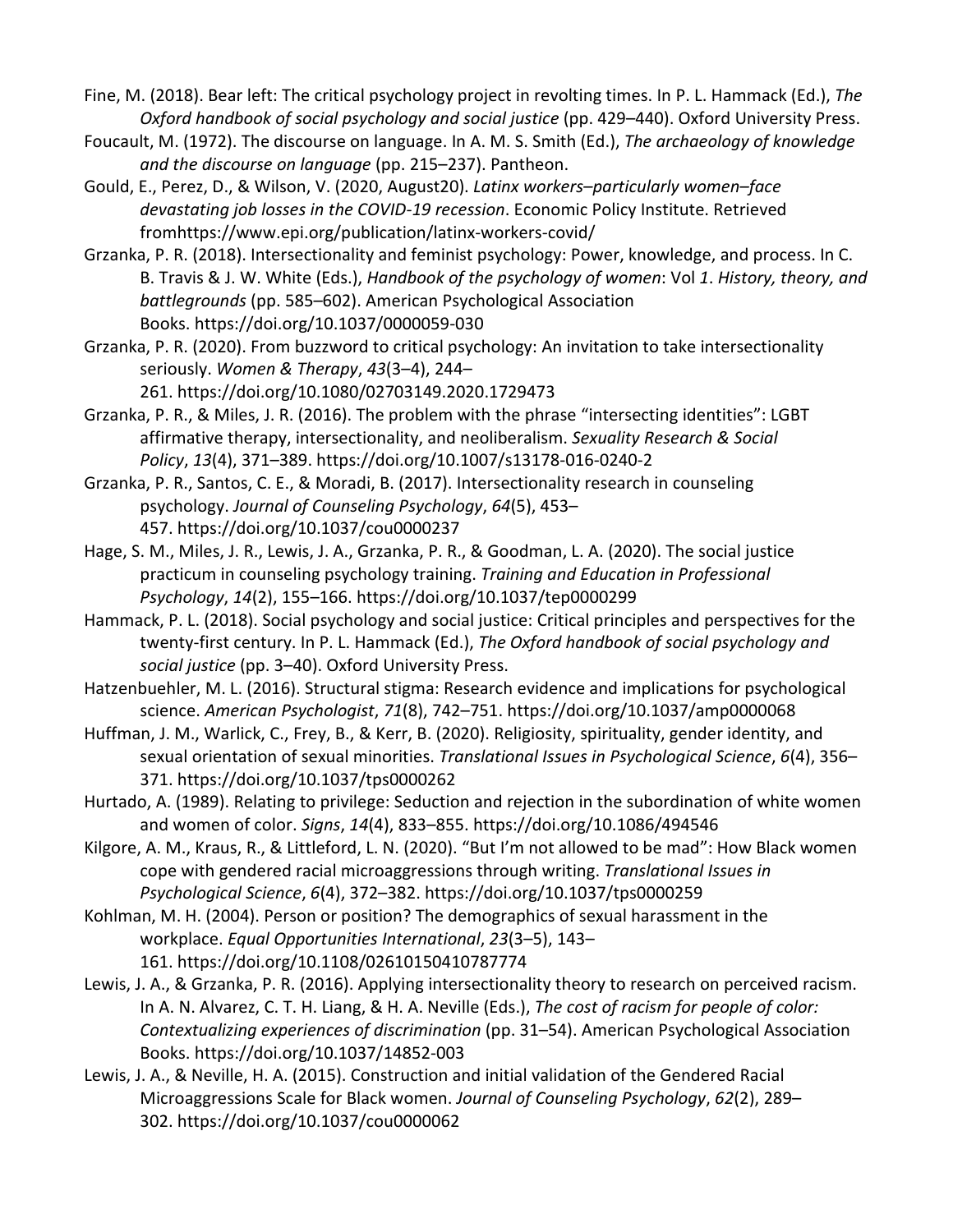May, V. (2015). *Pursuing intersectionality, unsettling dominant imaginaries*. Routledge.

- Moradi, B., & Grzanka, P. R. (2017). Using intersectionality responsibly: Toward critical epistemology, structural analysis, and social justice activism. *Journal of Counseling Psychology*, *64*(5), 500– 513. https://doi.org/10.1037/cou0000203
- Moradi, B., Parent, M. C., Weis, A. S., Ouch, S., & Broad, K. L. (2020). Mapping the travels of intersectionality scholarship: A citation network analysis. *Psychology of Women Quarterly*, *44*(2), 151–169. https://doi.org/10.1177/0361684320902408
- Neuman, S. (2020, August13). *COVID-19 death rate for Black Americans twice that for Whites, new report says*. NPR. Retrieved fromhttps://www.npr.org/sections/coronavirus-liveupdates/2020/08/13/902261618/covid-19-death-rate-for-black-americans-twice-that-forwhites-new-report-says
- Oppel, R. A., Jr., Gebeloff, R., Lai, K. K. R., Wright, W., & Smith, M. (2020, July5). The fullest look yet at the racial inequity of coronavirus. *New York Times*. Retrieved fromhttps://www.nytimes.com/interactive/2020/07/05/us/coronavirus-latinos-africanamericans-cdc-data.html
- Parent, M. C., DeBlaere, C., & Moradi, B. (2013). Approaches to research on intersectionality: Perspectives on gender, LGBT, and racial/ethnic identities. *Sex Roles*, *68*(11–12), 639– 645. https://doi.org/10.1007/s11199-013-0283-2
- Prior, R. (2020, March27). *A virus does not discriminate: Dr. Sanjay Gupta's coronavirus podcast for March 27*. CNN. Retrieved fromhttps://www.cnn.com/2020/03/27/health/sanjay-guptacoronavirus-podcast-march-27-wellness/index.html
- Purdie-Vaughns, V., & Eibach, R. P. (2008). Intersectional invisibility: The distinctive advantages and disadvantages of multiple subordinate-group identities. *Sex Roles*, *59*(5–6), 377– 391. https://doi.org/10.1007/s11199-008-9424-4
- Renkl, M. (2020, June15). These kids are done waiting for change. *New York Times*. Retrieved fromhttps://www.nytimes.com/2020/06/15/opinion/nashville-teens-protests.html
- Rosenthal, L. (2016). Incorporating intersectionality into psychology: An opportunity to promote social justice and equity. *American Psychologist*, *71*(6), 474–485. https://doi.org/10.1037/a0040323
- Santos, C. E., & Toomey, R. B. (2018). Integrating an intersectionality lens in theory and research in developmental science. *New Directions for Child and Adolescent Development*, *161*, 7– 15. https://doi.org/10.1002/cad.20245
- Scheim, A. I., & Bauer, G. R. (2019). The Intersectional Discrimination Index: Development and validation of measures of self-reported enacted and anticipated discrimination for intercategorical analysis. *Social Science & Medicine*, *226*, 225– 235. https://doi.org/10.1016/j.socscimed.2018.12.016
- Shields, S. A. (Ed.), (2008). Intersectionality of social identities: A gender perspective [Special issue]. *Sex Roles*, *59*, 301–463. https://doi.org/10.1007/s11199-008-9501-8
- Shin, R. Q., Welch, J. C., Kaya, A. E., Yeung, J. G., Obana, C., Sharma, R., Vernay, C. N., & Yee, S. (2017). The intersectionality framework and identity intersections in the *Journal of Counseling Psychology* and *The Counseling Psychologist:* A content analysis. *Journal of Counseling Psychology*, *64*(5), 458–474. https://doi.org/10.1037/cou0000204
- Singh, M. R., & Bullock, H. E. (2020). An intersectional analysis of newspaper portrayals of the 2013 reauthorization of the Violence Against Women Act. *Translational Issues in Psychological Science*, *6*(4), 344–355. https://doi.org/10.1037/tps0000255
- Syed, M. (2010). Disciplinarity and methodology in intersectionality theory and research. *American Psychologist*, *65*(1), 61–62. https://doi.org/10.1037/a0017495